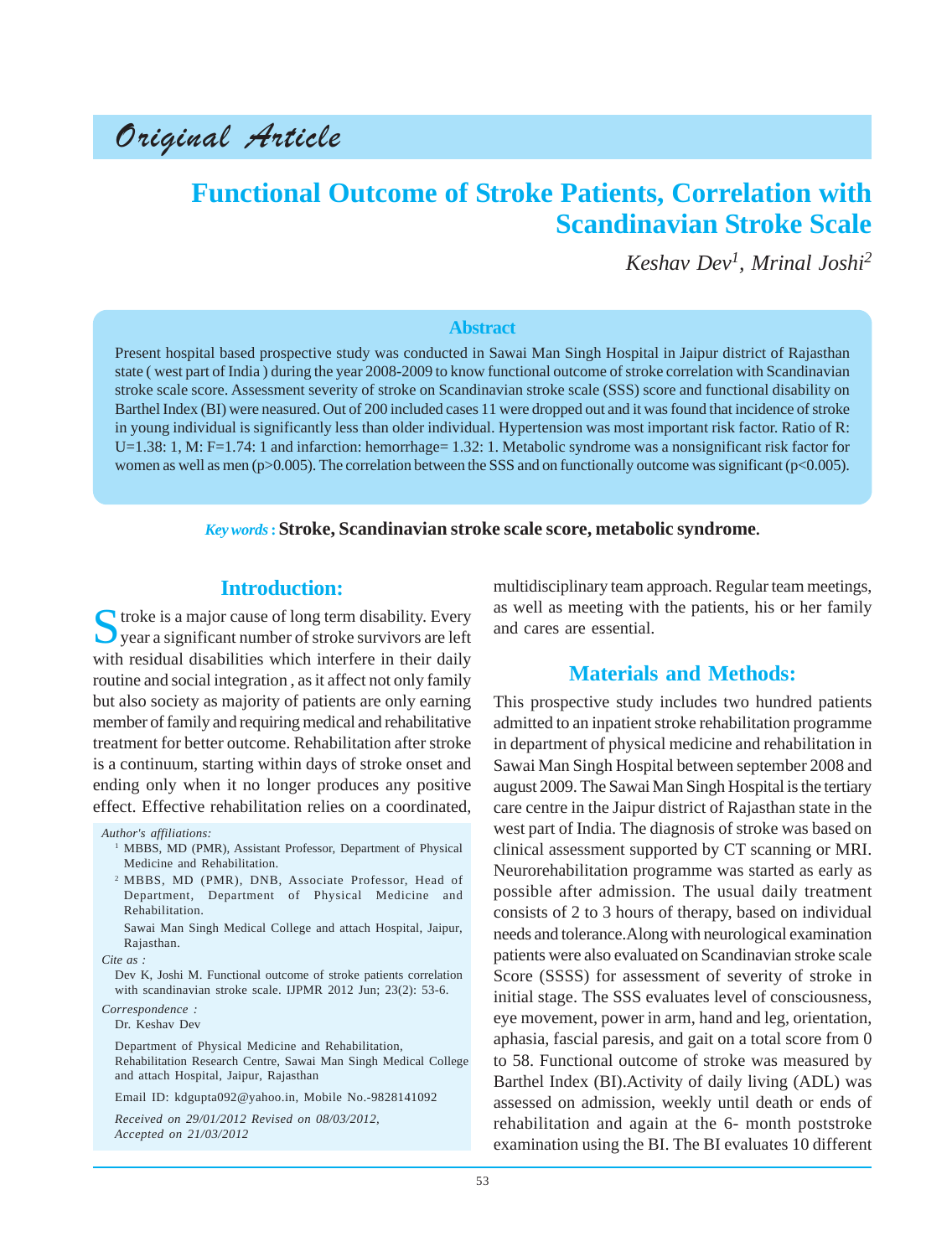abilities on a score from 0 to 100. According to the BI score functional disabilities was classified into five categories: Very severe disability (0 to 20 points); severe disability (25 to 45 points); moderates disability (50 to 70 points); mild disability (75 to 95 points); no disability (100 points). In our study very severe, severe, moderate disability patients (0 to 70 points) categorise into total and partial dependent (functional deficit) and mild, no disability patients (75 to 100 points) into independent (functional non-deficit) category.

## **Results:**

Eleven patients dropped out due to various reasons, one hundred eighty-nine patients were followed for six months.Sociodemographic Profiles is shown in Table 1. The study showed an increasing frequency of stroke with advancing age excepting after 70 years when there was a decline of cases. Mean age of patients was 58.26 yrs± 2 SD. Ratio of rural to urban background was 1.38: 1.Ratio of male to female was 1.74: 1.

## **Table 1:** *Sociodemographic Parameter of Stroke Patients*

| Parameter      | <b>Specific Examples</b>                                                         | No. of Patients                                           |  |
|----------------|----------------------------------------------------------------------------------|-----------------------------------------------------------|--|
| <b>Sex</b>     | Male<br>Female                                                                   | 127<br>73                                                 |  |
| Marital status | Married<br>Unmarried                                                             | 192<br>8                                                  |  |
| Residence      | Rural<br>Urban                                                                   | 116<br>84                                                 |  |
| Age group      | $<$ 40 $yrs$<br>$41-55$ yrs<br>56-70 yrs<br>$>71$ yrs                            | 27 (13.5%)<br>60(30%)<br>83 (41.5%)<br>30(15%)            |  |
| Occupation     | <b>Student</b><br>Housewife<br>Farmer/labourer<br>Retired<br>Service/businessmen | 4(2%)<br>68 (34%)<br>64 (32%)<br>33 (16.5%)<br>31 (15.5%) |  |
| Hand dominance | Right<br>Left                                                                    | 184<br>16                                                 |  |
| Occurrence     | First<br>Recurrent                                                               | 177<br>23                                                 |  |

Stroke risk factors, type, motor impairment is shown in Table 2.Ratio of infarction: hacmorrhage = 1.32: 1. With reference to ATP III criteria twenty patients (10%) had metabolic syndrome. In our study population metabolic syndrome was a non-significant risk factor for women

#### IJPMR 2012 Jun; 23(2) : 53-6

|                                 | No. of patients | $\%$ |
|---------------------------------|-----------------|------|
| Stroke type                     |                 |      |
| Infarction                      | 108             | 54%  |
| Hacmorrhage                     | 82              | 41%  |
| Other                           | 10              | 5%   |
| Stroke risk factors             |                 |      |
| Hypertension                    | 112             | 56%  |
| <b>Diabetes</b>                 | 18              | 9%   |
| Smoking                         | 70              | 35%  |
| Metabolic syndrome              | 20              | 10%  |
| Stroke motor impairment         |                 |      |
| Left body                       | 80              | 40%  |
| Right body                      | 116             | 58%  |
| <b>Both sides</b>               | 4               | 2%   |
| Associated symptom at admission |                 |      |
| Dysphasia                       | 164             | 84%  |

**Table 2:** *Descriptive Characteristics of the Stroke Rehabilitation Patients*

as well as in men (p>0.005).Even though the occurrence of metabolic syndrome had non-significant correlation with overall stroke but had significant correlation to ischacmic stroke. Fourteen patients (12.90%) out of one hundred eight ischacmic strokes had metabolic syndrome indirectly a significant correlation.On SSS a score of twenty-two and more direct a good prognosis had all the recruited patients were found on this scale during the initial stage of admission. Tables-3 and 4 show the relation between neurological severity and functionally outcome of stroke patients at initial and six months post-stroke stage. One hundred one had a score of less than twenty -two (53.43%) and eighty-eight had score of more than twenty-two (46.56%); 47 patients out of 189 patients had reached their best possible independent function according to the BI score. However, it cannot be excluded that further improvement may have occurred in some patients after rehabilitation was ended. The correlation between the SSS and rehabilitation functionally was significant  $(p<0.005)$ . End of this study forty-seven patients recovered to a functional level (24.86%), one hundred two patients were deficit (53.96%), and forty patients were expired  $(21.16%)$  (Chart1).

## **Table 3:** *Number of Stroke Patients having Neurological Severity (SSS Score) and Functional Disability (BI Score) at the Time of Admission*

| SSS score<br>(0 to 58 points) | <b>BI</b> score<br>(0 to 70 points) | <b>BI</b> score<br>$(75$ to 100 points) | Total |
|-------------------------------|-------------------------------------|-----------------------------------------|-------|
| <22                           | 101                                 |                                         | 101   |
| >22                           | 74                                  | 14                                      | 88    |

Eleven patients drop out from study.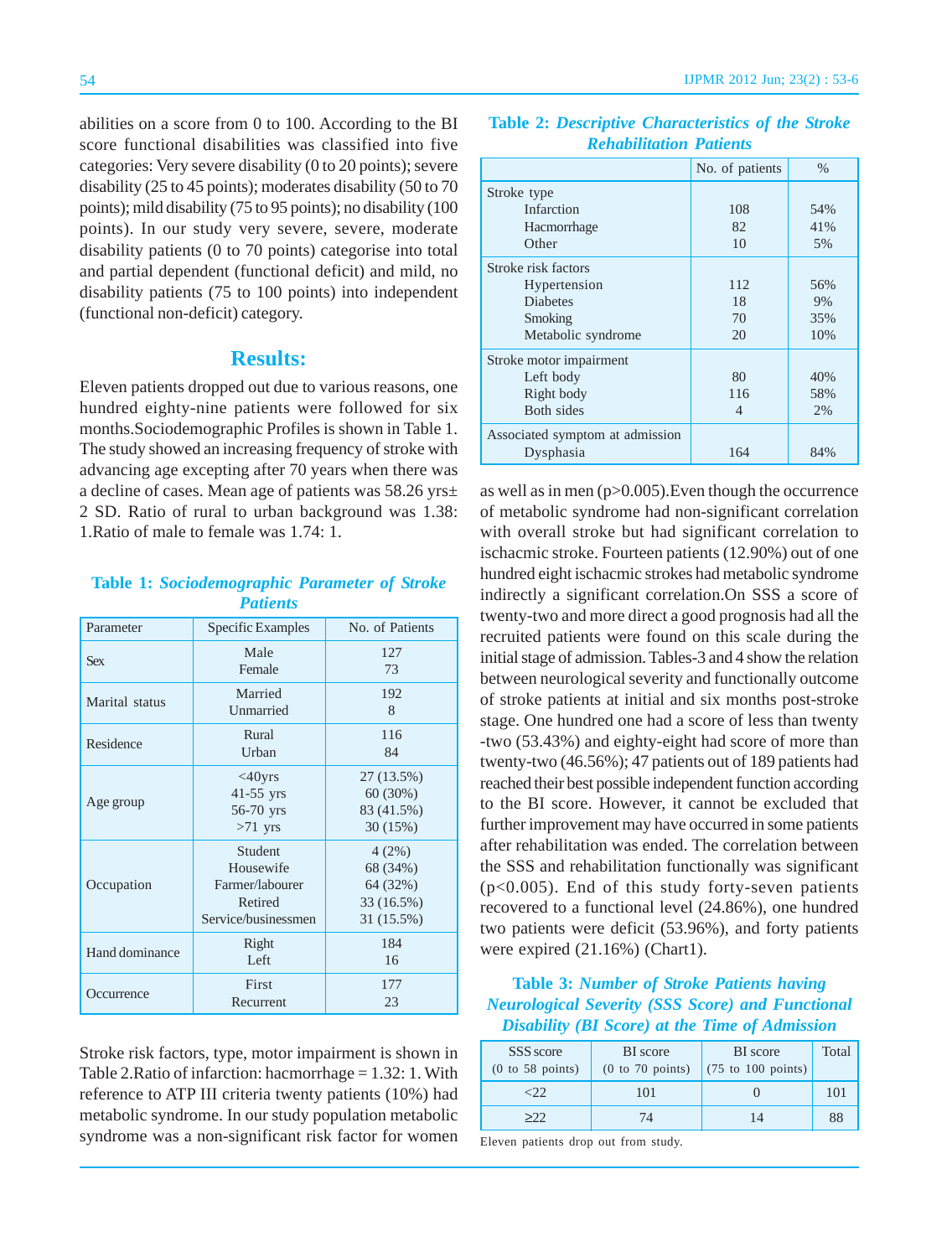## **Table 4:** *At Six Month Poststroke Functional Outcome of Stroke Patients, Correlation with Initial Scandinavian Stroke Scale Score*

| SSS score | Functional<br>deficit<br><b>BI</b> score<br>$(0-70)$ | Functional<br>non<br>deficit<br><b>BI</b> score<br>$(75-100)$ | Expired           | Total |
|-----------|------------------------------------------------------|---------------------------------------------------------------|-------------------|-------|
| $<$ 22    | 64<br>$(63.36\%)$                                    | $(4.95\%)$                                                    | 32<br>$(31.68\%)$ | 101   |
| >222      | 38<br>$(43.18\%)$                                    | 42<br>(47.72%)                                                | $(9.09\%)$        | 88    |

Eleven patients drop out from study.

## **Chart 1:** *At Six Month Poststroke Outcome of Stroke Patient's, Correlation with Initial Scandinavian Stroke Scale Score*



Chi -Square-49.495 with two degree of freedom  $p=0.000$  ( $p<0.005$ )

## **Discussion :**

In this study incidence of stroke in young individuals is significantly less than in older individuals; 13.5% patients were <40 years of age and remaining 86.5% patients were above forty. Similar finding were observed by Bharucha *et al*1 Saha *et al*2 study that prevalence of stroke increases with age. Our rural and urban background findings were similar to observed by Gourie *et al*3 study stroke where was higher in rural area compared with urban area.Secondary/ repetitive stroke was present in 11.5% patients, which is near to the figure observed by Razdan *et al*<sup>4</sup> where such cases were  $6.6\%$ . As regard to the job working group 49.5%, house hold job done by 34% and retired 16.5%. Liet *at al*5 in China saw the distribution as working group 80.7%, house hold 15.45% and other 3.7%. We cannot be conclusive regarding the relationship between occupation and stroke as the sample size is to small but it does indicate that

most of the patients are from working group and that makes rehabilitation to be the most important component in stroke management. Ischacmia was the most pattern of stroke in our study when is using in the various western studies<sup>1,6.</sup> Hypertension was the most important risk factor which was present in 56% of cases with almost no sexual predominance. Most epidemiological studies<sup>2,4,6-</sup> 8. have confirmed that blood pressure is among most important single risk factors of stroke.Along with that 9% (eighteen patients) had diabetes<sup>2,7</sup>. We screened our patients on ATP III criteria<sup>9</sup> validated for metabolic syndrome. Twenty patients (10%) had metabolic syndrome which was a non-significant risk factor either for men or women<sup>10</sup>. Ratio between infarction and hacmorrhage was  $1.31$ . Banerjee and Das<sup>6</sup> found the ratio between infarction and hacmorrhage 2.2:1. SSS score which is valid to regarding prediction of recovery and relation to severity of stroke<sup>11, 12</sup>, functional recovery was strongly related to initial stroke severity (SSS score). Best ADL function was reached in patients with initial mild stroke or higher SSS score and poor ADL functional in initial severe stroke or low SSS score  $^{12}$ . At six months post-stroke the risk of death and dependency was higher in patients with SSS score less than twenty two compare with SSS Score more than twenty-two<sup>11</sup>. In Indian scenario the health system is not linked with community social services and also there is no government funded medicare system. It thus becomes more imperative that stroke survivor is taken in to rehabilitation and should be made as independent functionally as possible with short intensive programme. As soon as the patients enter the community he loses touches with health system and has no community reintegration programmes. This increase the burden of disability on society and community.

## **Conclusion:**

SSS predicts death and dependency in stroke patients. Higher scorer patients had better outcome of stroke at the end of study. Stroke rehabilitation should be taken up with a precise formulated programme which should be short and intensive. Metabolic syndrome and survival age is increasing as India is emerging economically. This poses a challenging due to increase in incidence of stroke and their survival too. Intervention rehabilitation programme with appropriate follow-up so that with large patients group can be included. There is need to more multicentric and large population inclusion for modern policy for stroke rehabilitation in India.